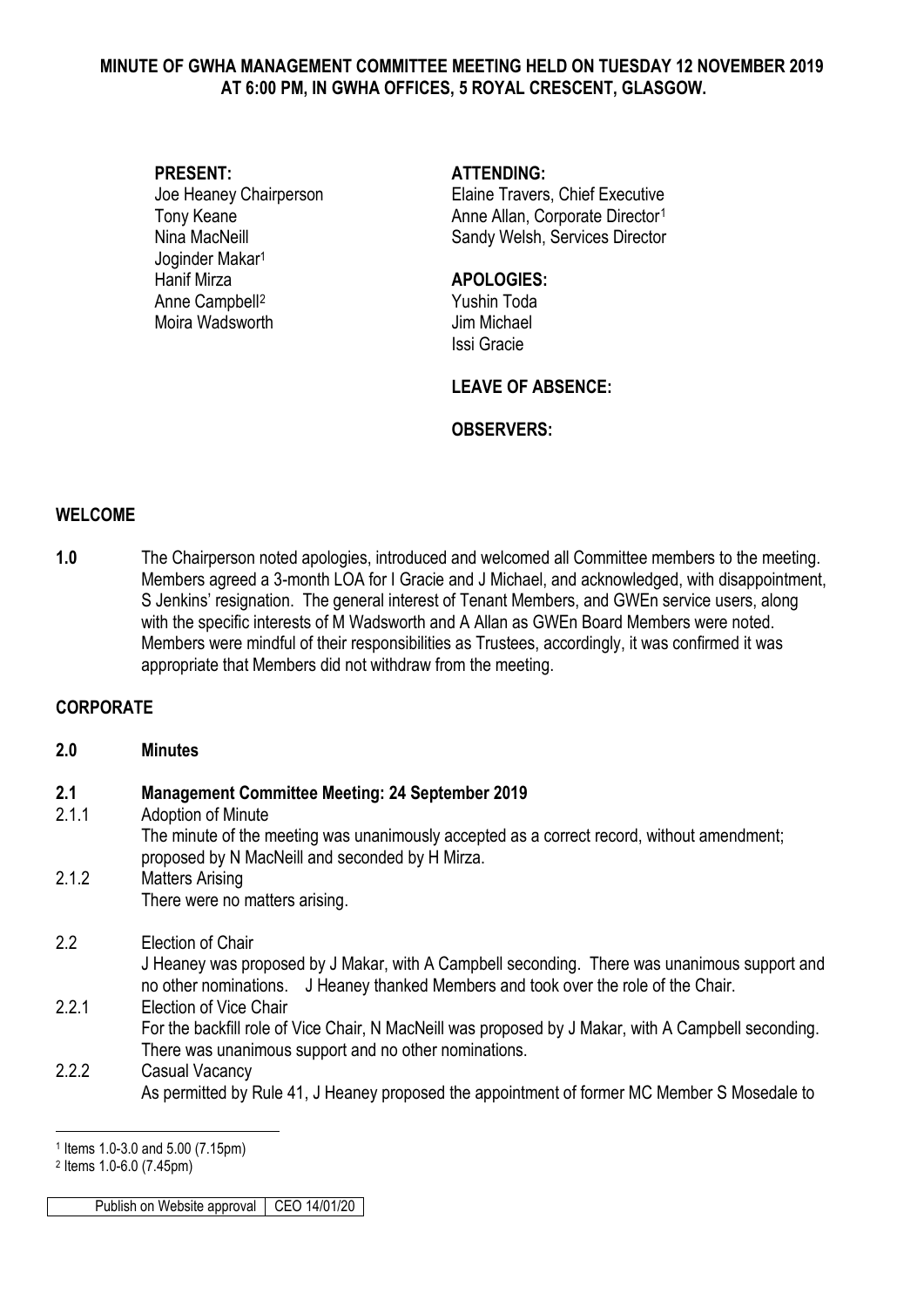the casual vacancy created following S Jenkins' resignation. This was seconded by M Wadsworth, with unanimous support from Members.

#### **3.0 Governance**

- 3.1 Execution Of Documents There were none
- 3.2 Membership Applications Report No.1 was considered. Members accepted the reasons for the Category B application and unanimously approved Membership. **Name Address Share** PERSONAL DATA REDACTED PERSONAL DATA REDACTED PERSONAL DATA REDACTED
- 3.3 Notifiable Events Register/Data Breaches Report No.2 was considered. Members noted the completed investigation NE1003373, agreeing the actions resulting therefrom.
- 3.4 Freedom of Information Compliance Report No.3 was considered. Members approved the Model Publication Scheme recommended by the Scottish Information Commissioner (SIC), and the Policy and Charging Schedule based on the model documents recommended by the Scottish Federation of Housing Associations (SFHA). With these approvals, Members acknowledged full compliance with the four key areas of the SFHA Open All Hours 2019 publication.

# **SERVICES**

### **4.0 Mid-year performance report**

Members considered Report No.4, discussing performance against the Charter outcomes, noting good progress across a wide range of initiatives and agreeing revised targets, where recommended, in the context of risk. Whilst acknowledging a reduced number of SHR ARC<sup>[3](#page-1-0)</sup> reportable indicators, Members agreed that GWHA retain the indicators for performance monitoring purposes. The following specific points were noted from the discussions:

- a) Housing Allocations Policy, systems audit Q4 to consider equalities impact.
- b) MC 26/11/19 to review EESSH Strategy and measures towards compliance.
- c) Procedural review, increased scrutiny, and targeted action following AGS[4](#page-1-1) slippage in one property (13 days late).
- d) Options for progressing the Glasgow Housing Register anticipated from GCC Q4.
- e) Revised Rent Arrears Management Strategy scheduled Q4; with close monitoring of universal credit impact and rent arrears cases > 13 weeks.

# **5.0 Rent Policy Review**

Report No. 5, incorporating the annual self-assessment against SSHC outcomes 13-15, and the SHR's thematic inquiry recommendations<sup>5</sup>, was considered, alongside the supplementary presentation. The challenges of reaching a fair and balanced outcome in an unpredictable operating environment were acknowledged, with Members alert to the emerging sectorial risks, and to the pressure on rents from escalating costs, and shrinking local authority services; and from increasing tenant and regulatory expectations around service provision and standards.

The positive impact of the 2019/20 Phase 1 rent restructuring on affordability levels was welcomed;

<span id="page-1-0"></span><sup>-</sup><sup>3</sup> Scottish Housing Regulator, Annual Return on the Charter

<span id="page-1-1"></span><sup>4</sup> Annual Gas Service

<span id="page-1-2"></span><sup>5</sup> How Social Landlords consult tenants about rent increases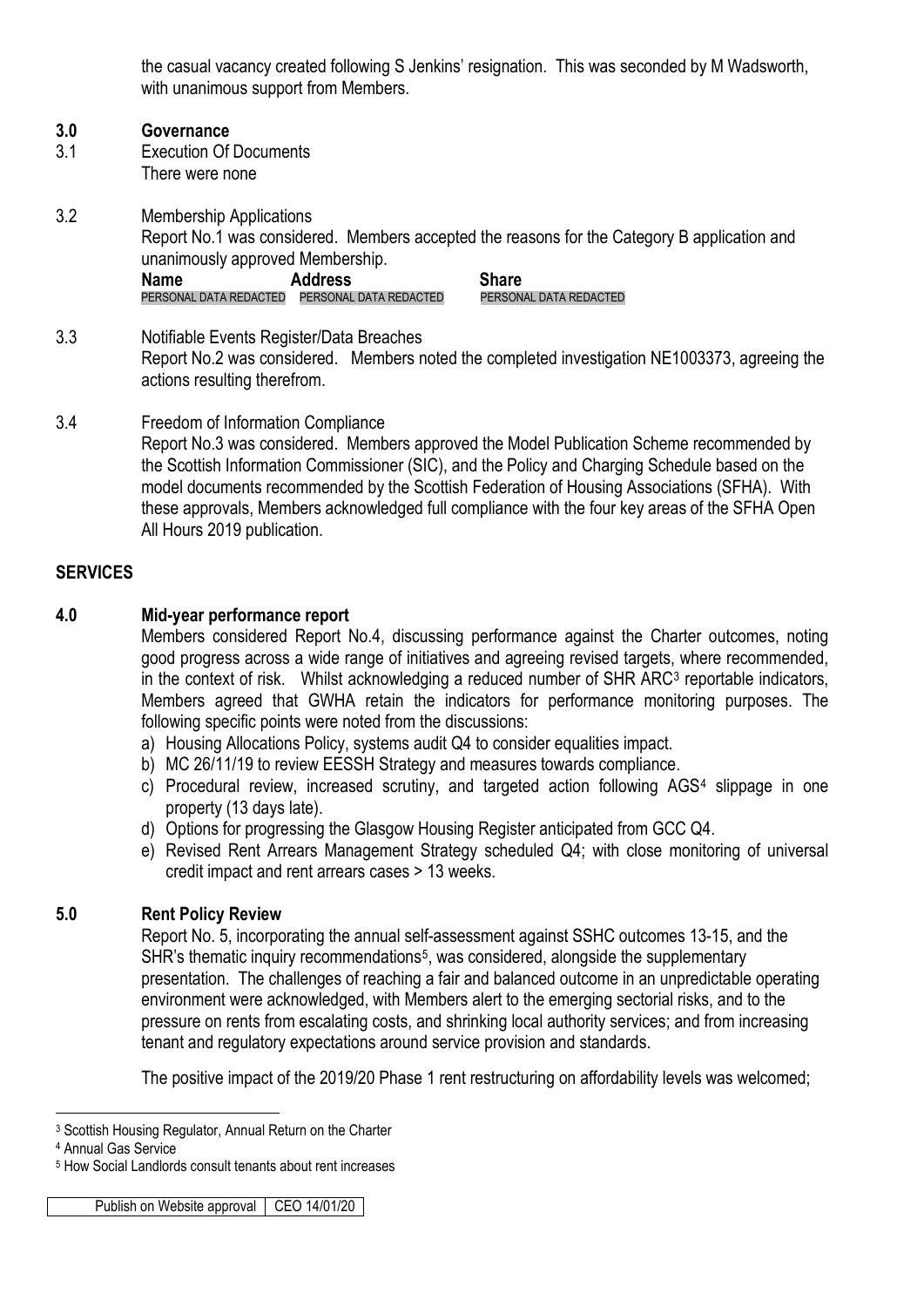however, mindful of the comparability data, and aware of the ongoing affordability challenges for single people and single parents in particular, there was caution over presenting enhanced service options to tenants, beyond the minimum 2.2% required to balance the budget.

Consistent with the Corporate Plan initiative, Members agreed Phase 2 rent restructuring for delivery of the 2020/21 rent proposal, subject to independent validation of the 5-year strategy (to MC Meeting 26/11/19), and to annual review of progress towards harmonisation.

In terms of tenant consultation, Members unanimously supported consultation on the proposed average 2.2%, through a 0% increase for the 56% of households with the most pressured rents, and an increase of 1.7% (CPI) plus a maximum of £3.20 per week, for the remaining 44% of tenancies.

Delegated authority was granted to the  $CE<sup>6</sup>$  $CE<sup>6</sup>$  $CE<sup>6</sup>$  to sign off the December newsletter article, and associated consultation measures.

### **6.0 Property Services**

- 6.1 Health and Safety:
- 6.1.1 Legionella Management Plan (LMP)

Members considered Report No. 6, approving the LMP and the proposed independent validation of risk.

- 6.1.2 Asbestos Survey: 5 Royal Crescent Members considered Report. No 7, noting ACS' reassuring response to the Asset Management Survey report. Members agreed appropriate mitigation, and approved the Action Plan based on the 3-principle approach recommended by ACS; with further review and reporting to MC Meeting January 2020.
- 6.2 Procurement report:
- 6.2.1 Appointment of Lift Consultants

Report No. 8 was considered and the award of contract noted; with Members retrospectively endorsing the budget amendment to reflect a procedural variation arising from an oversight in the procurement strategy spend projections.

- 6.2.3 Appointment of AGS/Maintenance Contractor Report No.9 was considered, with Members noting the award of contract in line with the Procurement Strategy and delegated authorities.
- 6.2.2 Response Repairs

Members considered Report No10, approving the procurement principles consistent with previous discussions, and acknowledging the risk profile. Alert to the procurement timeline, delegated authority was granted to the CE to confirm the contract award, subject to compliant tender and robust evaluation.

# 6.3 SVT: curtain walling

Report No 11 was considered. Members approved the Action Plan in the context of the engineer's report and risk schedule, delegating authority to the CE for remedial works procurement, and with progress reporting to MC.

- 6.4 Fire (Scotland) Regulations 2021: Strategy Compliance Report No.12 was considered, with Members acknowledging plans for delivering compliance within the target timescale.
- 6.5 SHQS[7](#page-2-1): compliance report

Publish on Website approval CEO 14/01/20

<span id="page-2-0"></span><sup>-</sup><sup>6</sup> Chief Executive

<span id="page-2-1"></span><sup>7</sup> Scottish Housing Progress Report